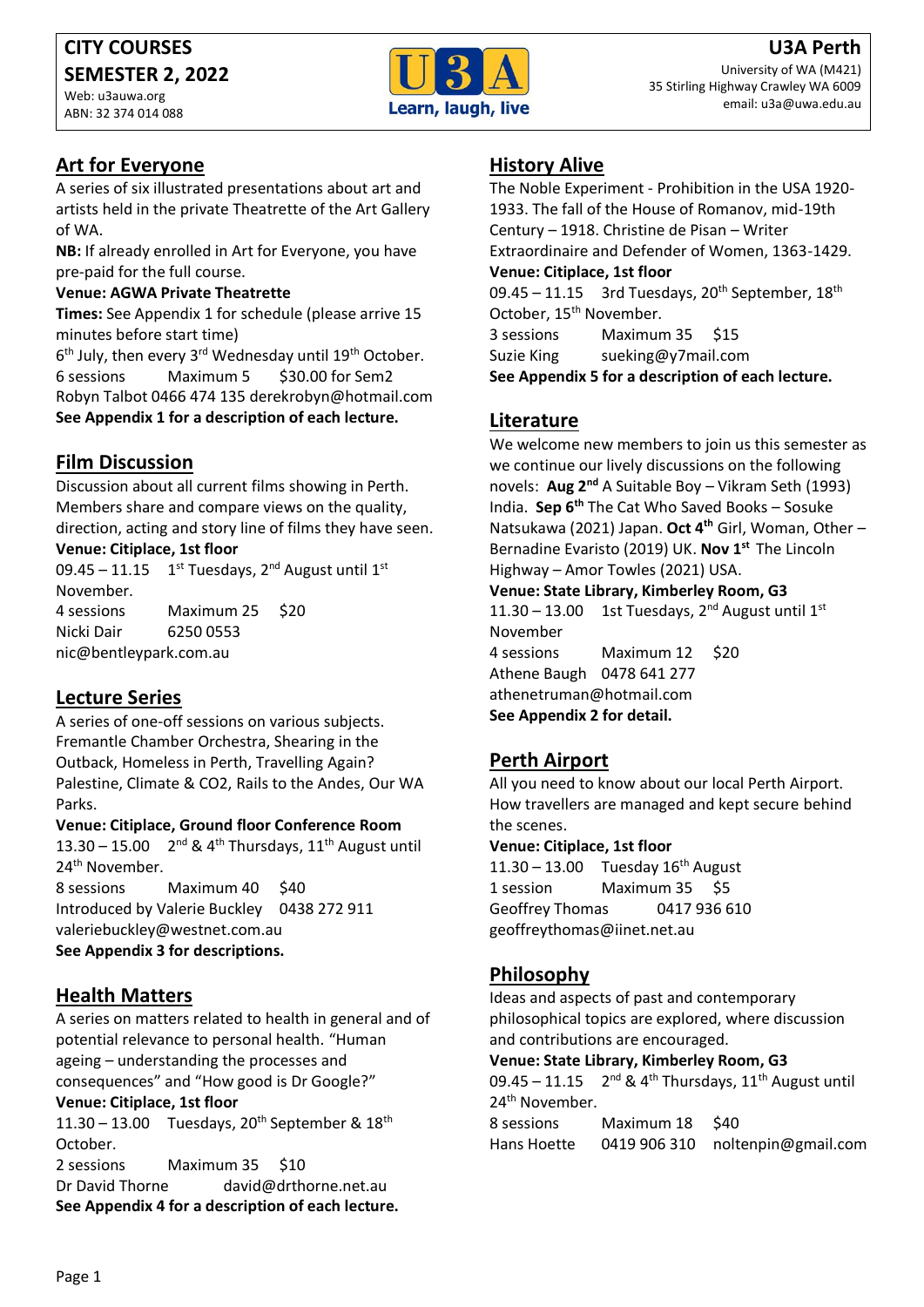# **Science and Technology Discussion**

The continuing discussion about the recent trends in Science & Technology from a popular perspective - eg: genetics, climate change, mobile phones. Each session will have several pre-prepared discussion items, led by a member of the group, as well as a general discussion on contemporary topics.

### **Venue: Citiplace, 1st floor**

11.30 – 13.00  $1^{st}$  Tuesdays, 2<sup>nd</sup> August to 1<sup>st</sup> November 4 sessions Maximum 25 \$20 Ken Mullin 0414 521 390 ken.mullin@iinet.net.au

# **The Treachery of Images**

**Session1** - Showcases several basic categories of visual illusions. **Session 2 -** How auditory illusions occur often without our being aware of what we are really hearing. **Session 3 -** Explores the art of illusions and demonstrates how artists create the illusion of 3 dimensions on a 2 dimensional surface.

#### **Venue: State Library, Kimberley Room, G3**

11.30 – 13.00 2nd Thursdays August  $11^{th}$  until October 13<sup>th</sup>

3 sessions Maximum 18 \$15 Geoffrey Kaye (MSC Med. Dip Optum.) 0411 476 888 geoffrey.kaye@westnet.com.au

# **WA - The continuing history from its**

### **earliest days**

**16th Aug -** Travellers & Traders Exhibition. **20th Sept -** History of Perth Banking. **18th Oct -** History of The Midland Railway Workshops. **15th Nov -** The Australind Story. **Venue: State Library, Kimberley Room, G3**  $11.30 - 13.00$  3<sup>rd</sup> Tuesdays, 16<sup>th</sup> August until 15<sup>th</sup> November. 4 sessions Maximum 18 \$25 Anthony Alborn 0433 132 172 anthonyalborn@westnet.com.au **See Appendix 6 for details.**

## **Words and Language**

**Session 1 -** English, the World's Language. **Session 2 -** Words Come, Words Go **Session 3 -** Ungrumping Your Language **Venue: State Library, Kimberley Room, G3** 09.45 – 11.15  $3^{rd}$  Tuesdays, 16<sup>th</sup> August, 20<sup>th</sup> September, 18<sup>th</sup> October. 3 sessions Maximum 18 \$15 Daniel Midgely tdanielmidgley@gmail.com **See Appendix 7 for details.**

## **U3A Choir**

Singing with others is an ancient art. It's also modern medicine. Learning to sing well and in harmony increases well-being, raises self-esteem, and it builds communities. If you are interested in expanding your vocal prowess and making new friends. No auditions or ability to read music needed. Please visit to see if you would like to join us, however, please notify us prior to attending. **Venue: Yokine Baptist Church 50 Frape Ave, Yokine Musical Director:** Richard Braham **Contact:** Dinah Heap 0408 936 737 jackanddinah@optusnet.com.au

## **Venues**

- **Citiplace** refers to the Citiplace Senior Citizens' Centre above Perth Railway Station.
- **State Library, Kimberley Room G3** is on the ground floor of the State Library Building.
- **The Art Gallery of WA** is located in the Perth Cultural Centre, adjacent to the Citiplace Senior Citizens' Centre.

## **How to Enrol**

You must be a U3A Perth member to participate in City Courses. If you are not a member, you need to join prior to enrolling. Open the U3A Perth website [\(u3auwa.org\)](https://u3auwa.org/) and click the JOIN U3A tab.

To enrol, open the U3A Perth website [\(u3auwa.org\)](https://u3auwa.org/) and click the **CITY COURSES** button on the home page.

#### **OR**

Open the **City Courses web page** by pointing your phone camera at this **QR** code.



Contact Ron Mitchell on **0439 919 670** if you need assistance to enrol.

# **Refund Policy**

City Courses are **not refundable**, so please check the dates and times of City Courses carefully before you commit.

## **Queries**

For queries about courses contact Alan Mortimer (0401 784 777) or the course presenter.

## **Member Suggestions**

Contact Alan Mortimer if you would like to suggest a future course, or you would like to conduct a course.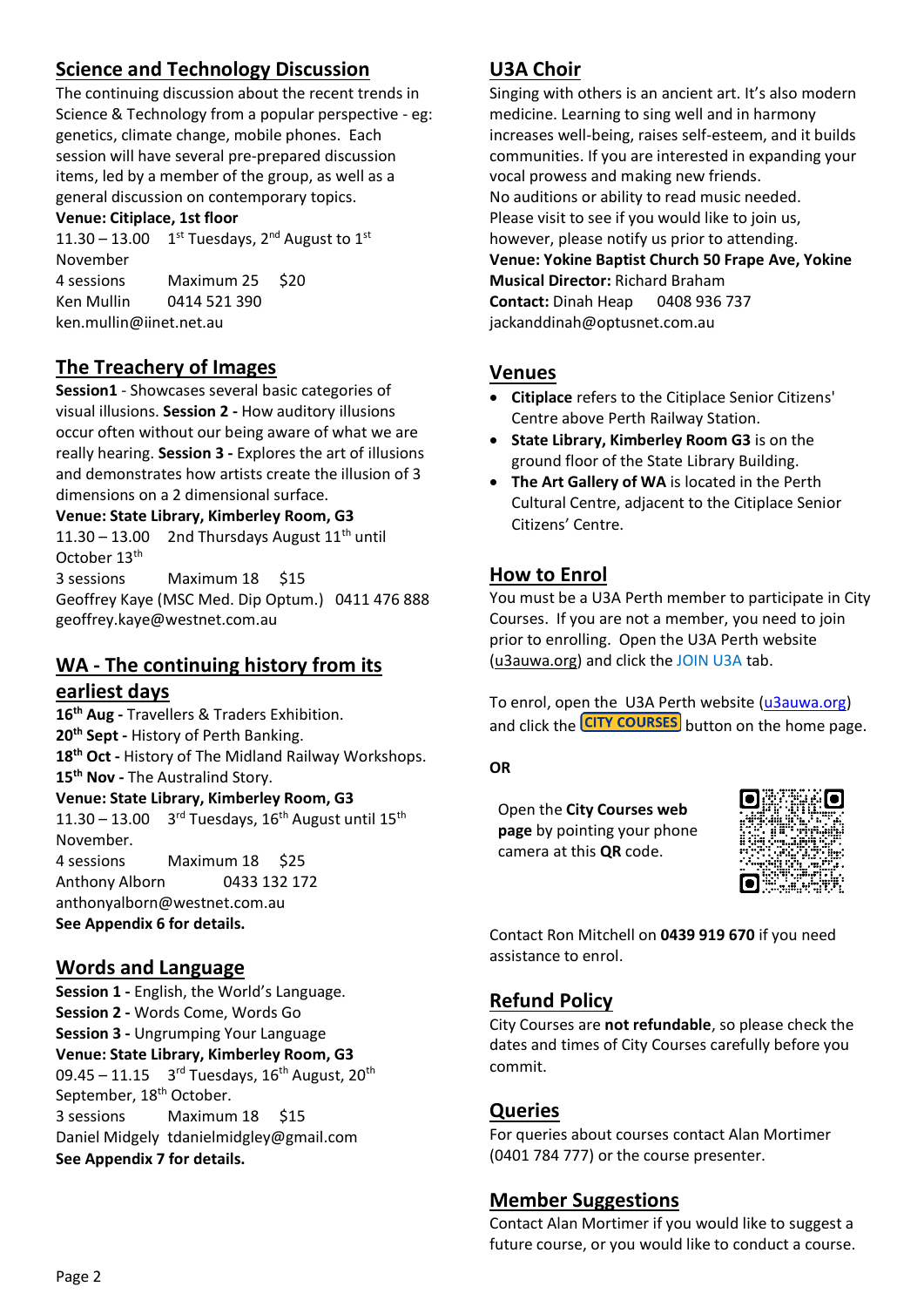### **Appendix 1 – U3A Art for Everyone series at AGWA 2022**

Semester 2 - a further 6 illustrated lectures from 6<sup>th</sup> July, then 3<sup>rd</sup> Wednesday 20<sup>th</sup> July to 19<sup>th</sup> October in the private Theatrette of the Art Gallery of Western Australia.

| 6 <sup>th</sup> July: 11:00am<br><b>Christopher Pease's Targets</b><br>Dr Clarissa Ball | Head of Art History at UWA, Dr Clarissa Ball will examine Christopher Pease's "Targets", a landmark<br>artwork commissioned for the rooftop of AGWA. She will analyse the complexities of this<br>extraordinary work, considering both its significant location and its role in transforming the Gallery. |
|-----------------------------------------------------------------------------------------|-----------------------------------------------------------------------------------------------------------------------------------------------------------------------------------------------------------------------------------------------------------------------------------------------------------|
|                                                                                         |                                                                                                                                                                                                                                                                                                           |
| 20th July: 10:30am                                                                      | This extended lecture runs from 10.30 to 12.45 - a special short film followed by two lecture<br>presentations for the International Year of Glass.                                                                                                                                                       |
| Evolving $-3$ Decades of<br>Glass<br>Anne Sorensen                                      | Glass Artist Anne Sorensen will take you along her thirty-year journey from leadlight and copper<br>foiling through to studio glass, her processes, techniques and the people and artworks that have<br>influenced her.                                                                                   |
| <b>The Glory of Glass</b><br><b>Frauke Chambers</b>                                     | Gallery Guide Frauke Chambers will share a visual celebration of 20 years of the highly respected Tom<br>Malone Prize for contemporary Australian glass artists at AGWA.<br>Lecture participants may also enrol free-of-charge for a guided tour of the Tom Malone Prize entries<br>and winners.          |
| 17th August: 11:00am<br>Guy Grey-Smith in                                               | Western Australian Guy Grey-Smith AM is regarded as one of Australia's most significant artists of the<br>20th century.                                                                                                                                                                                   |
| Cambodia                                                                                | Gallery Guide Rob Bower examines Grey-Smith's oeuvre before, during and after his time in                                                                                                                                                                                                                 |
| Rob Bower                                                                               | Cambodia and uncovers outstanding new and rarely seen works.                                                                                                                                                                                                                                              |
| 21 <sup>st</sup> September: 11:00am                                                     | Gallery Guide Stephanie Watson will look at the result of the human desire to adorn our own bodies                                                                                                                                                                                                        |
| <b>Precious Things</b>                                                                  | through examples of glorious jewellery and share with us fascinating stories about iconic pieces and                                                                                                                                                                                                      |
| Stephanie Watson                                                                        | their owners.                                                                                                                                                                                                                                                                                             |
| 19th October: 11:00am                                                                   | Starting with a look at the history of the Portraits - one of the oldest genres of art, Gallery Guide                                                                                                                                                                                                     |
| <b>Portraits: A Closer Look</b><br><b>Adrienne Marshall</b>                             | Adrienne Marshall will then focus on the past years of the Black Swan and Lester Prizes for<br>portraiture to see just how portrait painting has evolved in our city of Perth.                                                                                                                            |

| Please arrive and check in 15 minutes before listed time. Most lectures run from 11am to 12noon. |  |  |
|--------------------------------------------------------------------------------------------------|--|--|
|                                                                                                  |  |  |

### **Appendix 2 – Literature**

This semester we will be reading the following novels from four different countries:

**(August 2nd)** *A Suitable Boy* is a novel by Vikram Seth, published in 1993, and winner of the WH Smith Award and the Commonwealth Writers' Prize. The book is one of the longest novels published in a single volume, so it is suggested that you start reading as soon as possible. It is set in a newly post-independence, post-partition India, and follows four families, centring on Mrs Rupa Mehra's efforts to arrange the marriage of her youngest daughter, university student, Lata, to a "suitable boy".

**(September 6th)** *The Cat Who Save Books* from Japan's No 1 best-selling author, is a short novel in celebration of books, cats, and the people who love them. This is a lovely read, with the often Japanese trait of occasionally appearing too simple, but on reflection touches on deep and philosophical truths about our wider society, as well as personal, intimate and human struggles.

**(October 4th)** *Girl, Woman, Othe*r – winner of the 2019 Booker Prize, this novel follows the lives of twelve characters, mostly women, black and British, over the course of several decades. Joyfully polyphonic and vibrantly contemporary, this is a gloriously new kind of history, a novel of our times: celebratory, ever-dynamic, and utterly irresistible.

**(November 1st)** *The Lincoln Highway –* the New York Times Best Book of the Year, this wise and wildly entertaining novel, permeated with light and youth, spans just ten days on a journey from New York City to San Francisco along The Lincoln Highway. Told from multiple points of view, Amor Towles' third novel will satisfy fans of his multi-layered literary style, while providing them with an array of new and richly imagined settings, characters and themes.

#### **Appendix 3 – Lecture Series**

Lectures introduced by Valerie Buckley 0438 272 911. **Views expressed in these sessions are not necessarily held by U3A Perth**.

| 11 <sup>th</sup> August - Fremantle Chamber        | Fremantle Chamber Orchestra is a renowned Orchestra dedicated to providing Perth and       |
|----------------------------------------------------|--------------------------------------------------------------------------------------------|
| Orchestra                                          | Fremantle residents with quality classical performances. We believe it's all about the     |
| Hans Hug                                           | music. We've been performing since 2005 and our outstanding musicians bring each of        |
| hug1@iinet.net.au                                  | our concerts to life. We create exciting classical programs by the great composers as well |
|                                                    | as those who should be better known.                                                       |
| 25 <sup>th</sup> August - Life with Shearing in WA | Hands-on shearing in the Australian Outback from someone who can uniquely describe         |
| Kevin Gellatly                                     | the experience.                                                                            |
| 0427 533 129                                       |                                                                                            |